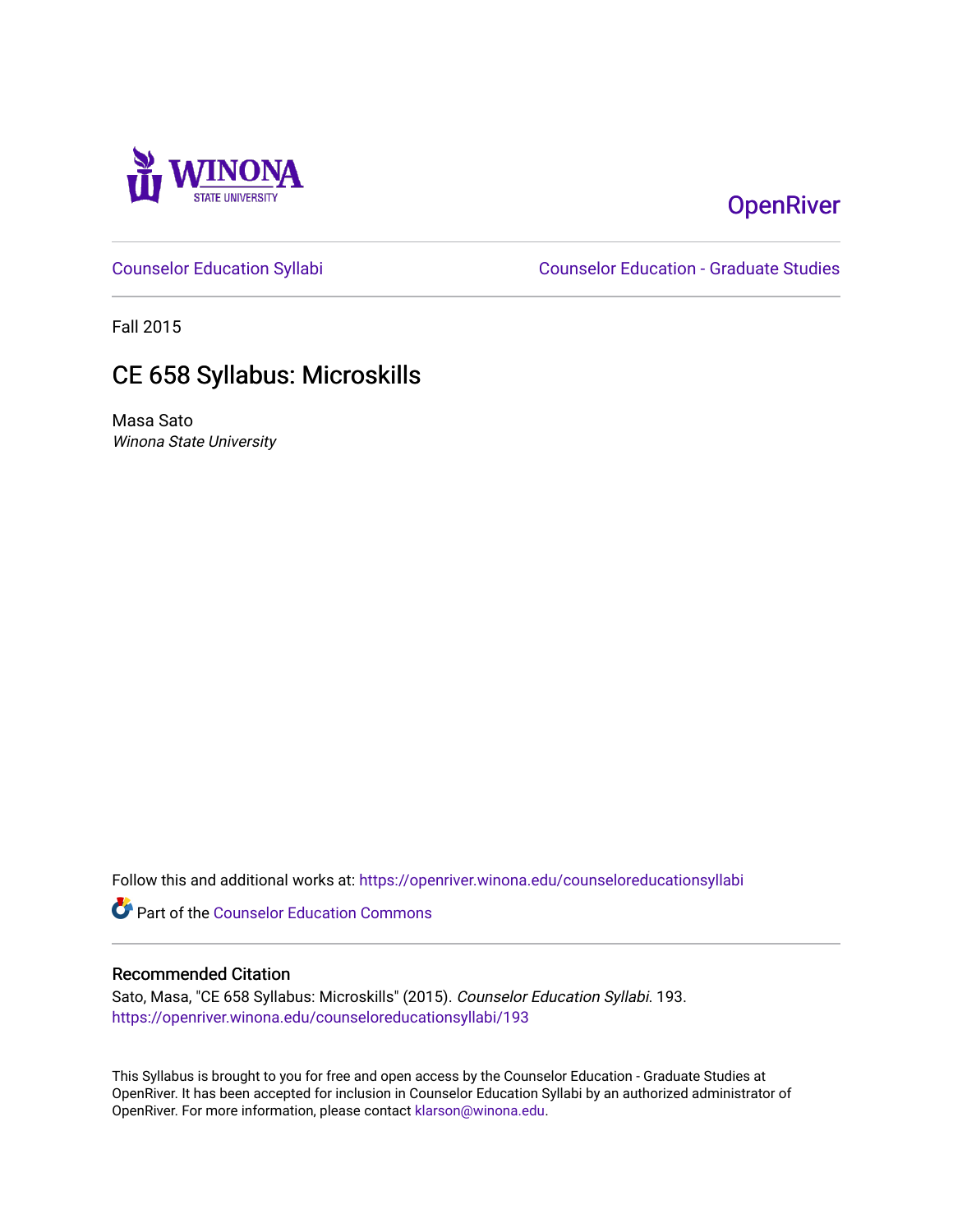

# **Winona State University College of Education Counselor Education Department CE 658: Microskills Fall 2015**

**Instructor:** Assistant professor: Masa Sato, Ed.D., LMFT, LADC, RPT Office Location: WSU-Rochester, EA 209, 859 30<sup>th</sup> Ave. SE, Rochester, MN 55904 **Phone:** (507) 285-7481, Fax: (507) 285-7170 **E-mail:** [msato@winona.edu](mailto:msato@winona.edu) **Office Hours:** Tuesdays, Wednesdays & Thursdays (Rochester), 2 to 5 PM, or by appointment

## **GENERAL COURSE INFORMATION**

**Course Information:** Wednesdays, 5:00 to 8:00 PM, WSU-Rochester, Singley Hall 109 **Course Description:** This is a practice course that provides a systematic approach to developing basic counseling skills. Students will have the opportunity to practice counseling microskills (e.g. rapport building, attending, paraphrasing, reflecting feeling and meaning, interpretation, modeling, role playing, etc.) on a weekly basis. P/NC only.

**Prerequisites:** Admission to the CED program at WSU, CE601Foundations of Counseling with a letter grade B or better.

**Required Text:** Ivey, A. E., Ivey, M. B., & Zalaquett, C. P. (2014). Intentional interviewing and counseling*: Facilitating client development in a multicultural society, 8 th Ed.* Belmont, CA: Brooks/Cole Publishing Company. ISBN-13: 978-1-285-06535-9; ISBN-10: 1-285-06353-2

## **Course Objectives:**

- Apply basic and advanced counseling techniques in a structured learning environment;
- Develop a self-awareness of abilities, behaviors, values, and attitudes and how they impact on performance in counseling;
- Acquire proficiency and gain confidence by applying theoretical knowledge in a helping relationship;
- Learn the basic difference between interviewing and counseling;
- Learn and demonstrate the skills of the five stage counseling process;
- Become intentional in the selection and use of basic and advanced helping skills;
- Critique the work of self and others in a constructive manner; and
- Develop an understanding of diversity of clients and how to apply basic helping skills in a culturally rich society.

#### **COUNCIL FOR ACCREDITATION OF COUNSELING AND RELATED EDUCATIONAL PROGRAMS (CACREP) RELATED STANDARDS:**

- K.1.b. professional roles, functions, and relationships with other human service providers;
- K.1.h. ethical standards of ACA and related entities, and applications of ethical and legal considerations in professional counseling;
- K.2.a. multicultural and pluralistic trends, including characteristics and concerns between and within diverse groups nationally and internationally;
- K.2.b. attitudes, beliefs, understandings, and acculturative experiences, including specific experiential learning activities;
- K.5.a. counselor and consultant characteristics and behaviors that influence helping processes including age, gender, and ethnic differences, verbal and nonverbal behaviors and personal characteristics orientations, and skills;
- K.5.b. an understanding of essential interviewing and counseling skills so that the student is able to develop a therapeutic relationship, establish appropriate counseling goals, design intervention strategies, evaluate client outcome, and successfully terminate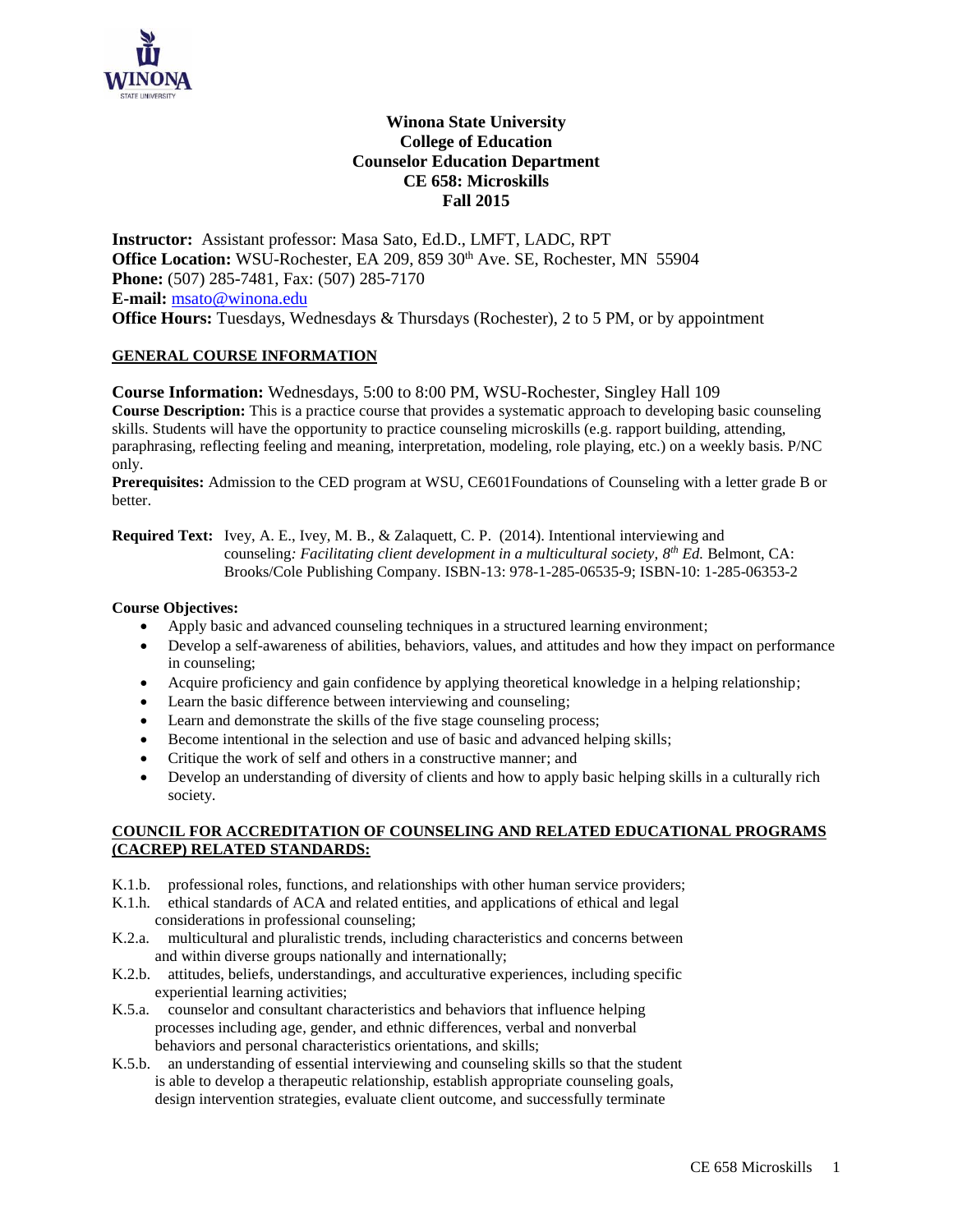

 the counselor-client relationship. Studies will also facilitate student self awareness so that the counselor-client relationship is therapeutic and the counselor maintains appropriate professional boundaries;

K.5.g. ethical and legal considerations.

## **Course Requirements:**

#### Communication:

Students are required to check their email and D2L daily. This is the primary mode of communication, a means of submitting assignments, and a way of giving and receiving feedback.

#### Attendance:

Attendance in class is critical to benefit from the course. Students are expected to attend and contribute to the class by presenting their ideas, reactions, questions and concerns in relation to class discussions. Students are *required to attend all class sessions.* If there is a need to miss a class based on emergency, it is expected that the student will contact the instructor before the missed class. If it is necessary to miss more than one class for any reason, the student should withdraw from the course and retake it. If a class needs to be missed, the professor needs to be notified. The class materials are expected to be made up by summarizing what you learn from the assigned chapter and class activities for the week. Note: Weather could interfere with class at times. Make smart decisions about the weather and travel and consult instructor before class time if possible regarding absences. In addition to the WSU homepage and local TV alerts, the instructor will provide updates about cancellations via e-mail by 3 p.m. on the day of class. Absences due to extreme weather conditions will not result in a lower final grade.

#### Participation:

Participation in classroom activities is essential for learning the concepts in this course. Small group activities, assigned readings and class discussions will serve as the foundation for achieving course learning outcomes. Students are expected to prepare for class by completing all readings and exercises assigned as scheduled prior to the class meeting. Students are expected to bring the main textbook to each class meeting.

#### Informed consent:

Students will design their own informed consent forms (*Practice Contract*) to use with their practice clients (to be reviewed at the start of a course of an interview). The forms should include a description of the purpose of the tapes; procedures used to ensure confidentiality; students' professional qualifications, including the names and qualifications of their supervisors; and should gain permission from the clients to tape the sessions (see example in Ivey text, p. 36). *You will obtain informed consent from practice clients by explaining to them about the goals, procedures, benefits and risks of counseling, and ensure that the client agrees to what has been outlined.*

## Interview/counseling/recording in class and review of recordings and reflection paper:

*Students will have an interview or counseling session weekly, record it, and review it.* You will form dyad or triads in which you will interview. Each person will take turns assuming each of the three roles: counselor, client and observer. You will receive feedback from your group after each session. You are to upload your recordings to OneDrive by Friday. Peers review them and upload feedback to OneDrive by Sunday. You are also to review the recording and write a reflection paper (2-3 pages, double spaced) to integrate others' feedback and the observation from your own recording. You are to describe what went well and what you need to improve regarding specific microskills and specific tasks in the counseling session. The paper is to be submitted in the Dropbox on D2L by the following class period.

*Counselor experience*—This role calls for practice and demonstration of skills you have learned in assigned readings, class discussions, simulations, and practice sessions. You should exhibit genuineness, openness, empathy and congruence; engagement with the process, person and task; willingness to take risks in the spirit of learning; and acceptance of positive feedback and constructive criticism.

*Client experience*—In the role of client you should exhibit genuineness, openness and a present orientation. You are asked to draw upon real life experiences, the content of which is totally within your discretion. You should take responsibility for determining and monitoring the level of self-disclosure that they contribute to the learning experience. You may also choose to role play the part of "client" during inclass demonstrations and practice sessions; however, this is not permitted during taped sessions as such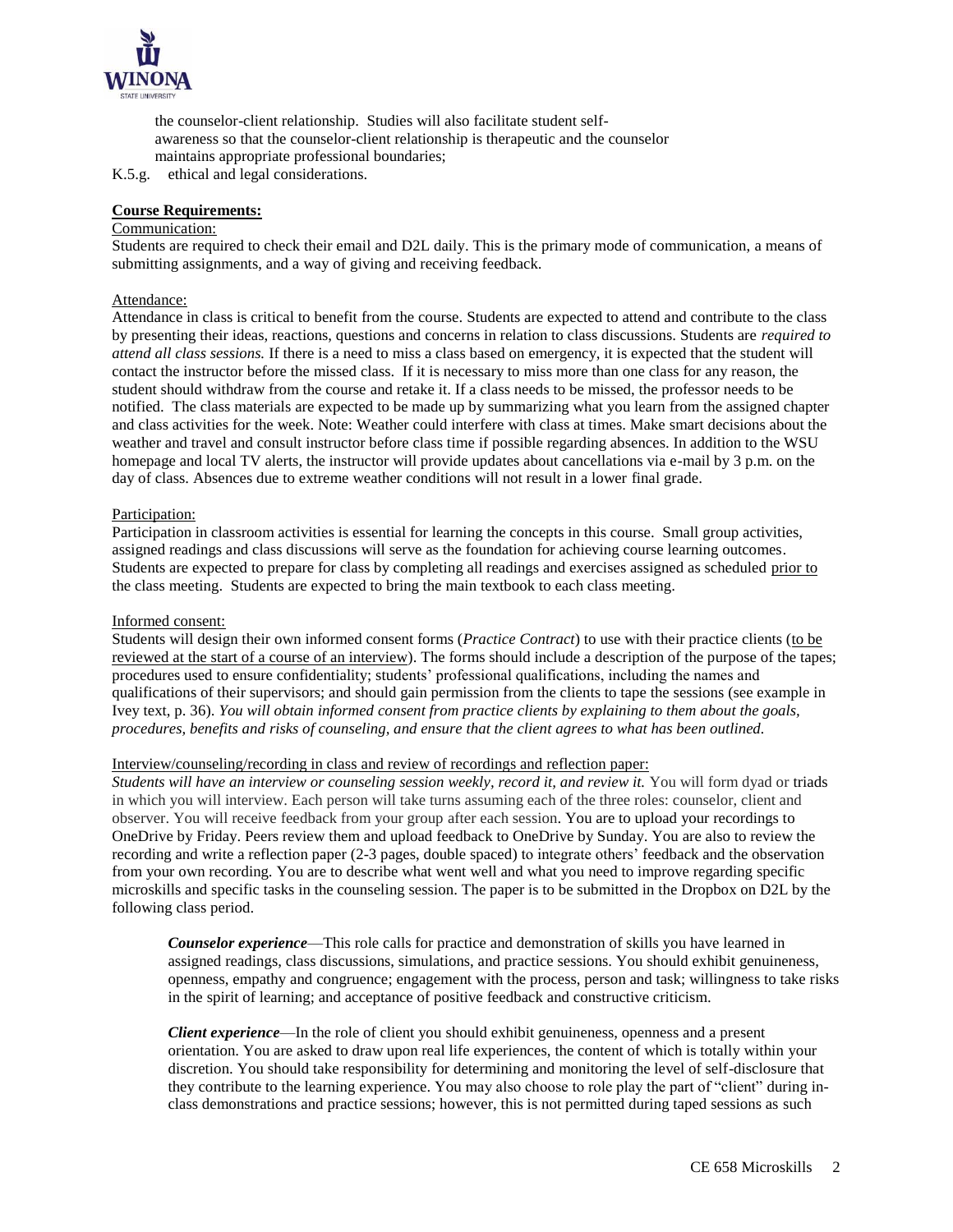

simulation may detract from the realism and quality of the learning experience. Also in this role, you will be expected to provide feedback to the individual in the "counselor" role.

*Observer experience—This role calls for you to pay close attention to the process occurring between the* counselor and the client, and to relate what occurs in the practice session to the learned material. It also aids in your development of the ability to give constructive feedback. When in this role you will take notes and complete an observation form to be used as feedback for the counselor.

#### Transcripts:

*You may be asked to transcribe your interview and submit transcripts the following week.* Please wait for further instructions.

#### (Multi-) Cultural Interview Paper:

After reading the Sue, Arrandondo, and MacDavis article, students are asked to consider their personal biases and/or competencies and create a plan to become a more culturally competent counselor. You are to interview 2 individuals who are different from your own culture for 30 minutes or longer. This project has to be a *new* activity/experience to you. The paper will include an explanation of what was learned from the experience (e.g., what new information you learned, things that surprised you, situations that made you feel comfortable/uncomfortable, observations, etc.). Emphasis should be given to knowledge obtained and how this will build your competency as a counselor with a diverse clientele. Students are strongly encouraged to personalize this experience. The paper should be 3 to 4 pages (double spaced) for each interview.

#### Journal Article Critiques:

Students are responsible for locating one scholarly (ideally peer reviewed) article related to counseling microskills. Students will read the article and write a paper that is a 4-5 page, double-spaced critique which should contain the following: A cover page, a body of 2-3 pages, and a reference page. The body needs at least one paragraph summarizing the article, one paragraph describing the strengths and limitations of the article, and one paragraph describing your opinion of the article. Papers must be submitted via the Drop Box in D2L. You have to write this paper in the APA format and have it reviewed by a WSU or RCTC tutor before submission. If not, your paper will not be graded. Be careful of plagiarizing which is basically not citing what someone else has said.

#### Presentation:

*Psychoeducational skills presentation.* Students will form 4 groups and present a psychoeducational workshop (as suggested in the Ivey text) to the class on a skill that could be readily presented in an individual or group counseling session. Presentations will be for 30-minute long for each group and given on Week 12 (11/12/14) on the following topics: 1) *Communication Skills & Assertiveness Training*; 2) *Stress/Anxiety Management, Mindfulness, & Relaxation Training*; 3) *Relapse Prevention Training*; and 4) *Cognitive Skills & Rational Self-Counseling Strategies*.

#### Wellness project:

Graduate education can be stressful. Students are to formulate goals to survive a graduate program, stay healthy in it, or improve some aspects of your life in order to be a good or better counselor. This may include practicing effective stress management, re-prioritizing your life, learning to be assertive, and/or working on your current and/or past challenges. These goals will be incorporated in your interview or counseling exercises. I recommend students experience counseling for themselves before they graduate.

#### Quizzes:

## Policy on Late or Unfinished Assignments:

Late work is not accepted except in extreme circumstances and with prior permission of instructor. IMPORTANT: A grade of incomplete (IP) will not be awarded except under extraordinary circumstances such as prolonged illness. If such circumstances arise, it is the student's responsibility to notify the instructor immediately.

#### Grade:

Achieve a "P" for each assignment. If a "NC" grade is given on recording and/or reflection paper or miss a class, the student will conduct another session with a partner and turn in a transcript of that session within a week of the assigned additional work.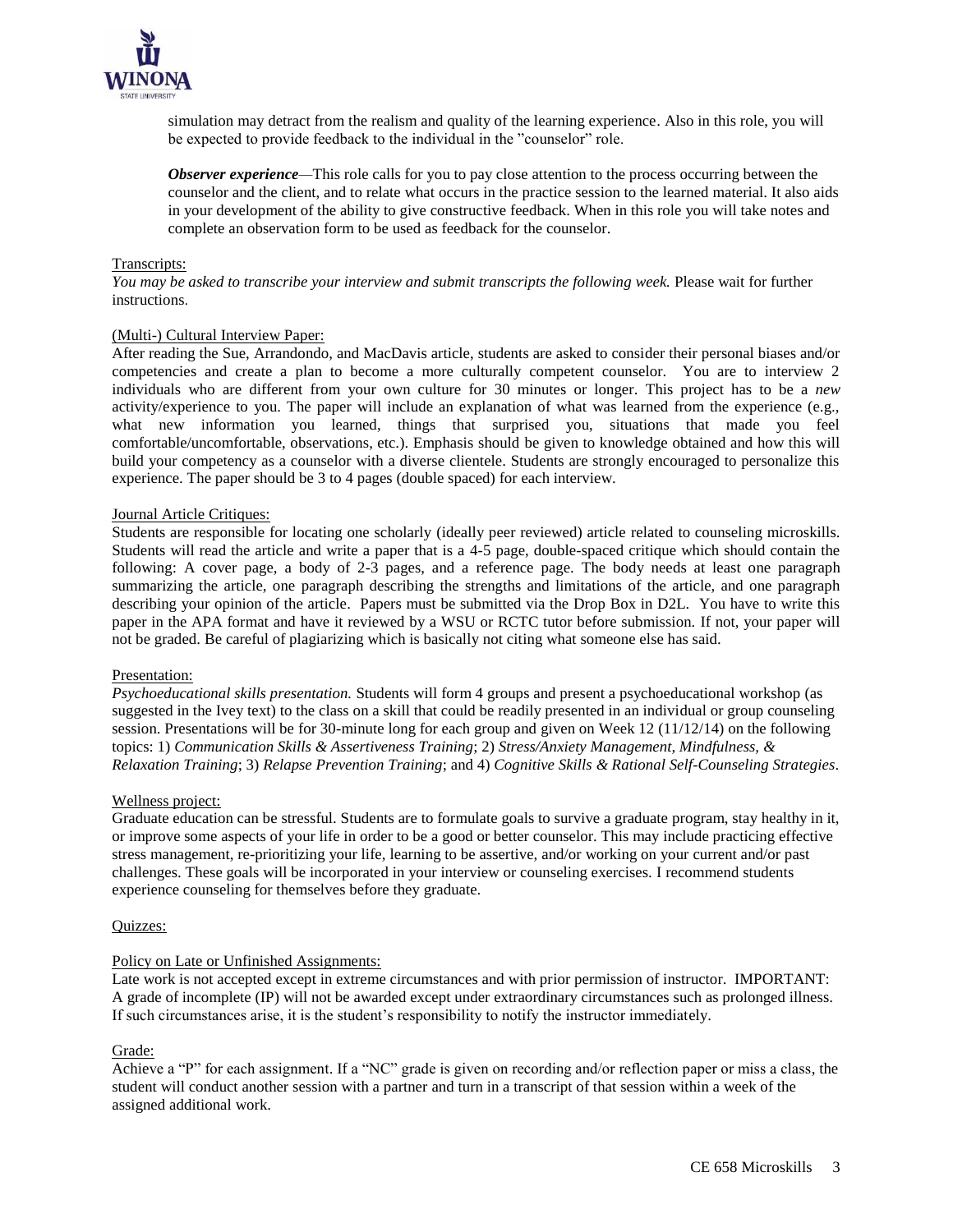

# **Evaluation rubric**

The scales are divided in to 18 specific microskills. Rate the student on a scale of 1, 2, 3, 4, or 5 according to the scale identification below. Provide rational for the rating, in particular an example in the session for the rating. Also, provide a short example of what could be done differently if necessary.

- 5 Excellent Skill Level, Highly Developed
- 4 Good Skill Level, Well developed
- 3 Average Skill Level, Somewhat developed
- 2 Poor Skill Level, Limited development
- 1 Unacceptable Skill Level, little to no development evident
- NA Skill not applicable at this time
- NP not performed, but had opportunities to do so

For further definition of ratings 1-5 note Practicum Grading Scale

| Part I. Skill               | <b>Grading</b> | <b>Scale</b>   |   |                         |   |           |           |
|-----------------------------|----------------|----------------|---|-------------------------|---|-----------|-----------|
| <b>Eye Contact</b>          |                | 2              | 3 | $\boldsymbol{4}$        | 5 | <b>NA</b> | <b>NP</b> |
| <b>Body Language</b>        |                | $\mathbf{2}$   | 3 | 4                       | 5 | <b>NA</b> | <b>NP</b> |
| <b>Encouragers</b>          |                | $\overline{2}$ | 3 | 4                       | 5 | <b>NA</b> | <b>NP</b> |
| <b>Vocal Tone</b>           |                | $\overline{2}$ | 3 | 4                       | 5 | <b>NA</b> | <b>NP</b> |
| <b>Evoking Client</b>       |                | $\overline{2}$ | 3 | $\overline{\mathbf{4}}$ | 5 | <b>NA</b> | <b>NP</b> |
| <b>Strengths</b>            |                |                |   |                         |   |           |           |
| <b>Group Total Score</b>    |                |                |   |                         |   |           |           |
| <b>Part II. Exploration</b> | <b>Grading</b> | <b>Scale</b>   |   |                         |   |           |           |
| Questioning                 |                | 2              | 3 | 4                       | 5 | <b>NA</b> | <b>NP</b> |
| <b>Elicits Concrete</b>     |                | $\mathbf{2}$   | 3 | $\overline{\mathbf{4}}$ | 5 | <b>NA</b> | <b>NP</b> |
| <b>Examples</b>             |                |                |   |                         |   |           |           |
| Paraphrasing                |                | $\mathbf{2}$   | 3 | 4                       | 5 | <b>NA</b> | NP        |
| <b>Summarizing</b>          |                | $\overline{2}$ | 3 | 4                       | 5 | <b>NA</b> | <b>NP</b> |
| <b>Group Total Score</b>    |                |                |   |                         |   |           |           |

- 1. **Eye contact:** maintains culturally and contextually appropriateness
- 2. **Body Language:** Maintains open and relaxed posture. Maintains professional dress.
- 3. **Encouragers:** Repeats key word and phrases. Uses prompts. Uses silences helpfully.
- 4. **Vocal Tone:** Uses vocal tones that match the sense of the session and goals. Communicates caring.
- 5. **Evoking and Punctuating Client Strengths:** Includes questions and reflections related to assets and competencies, positively reframes client experience.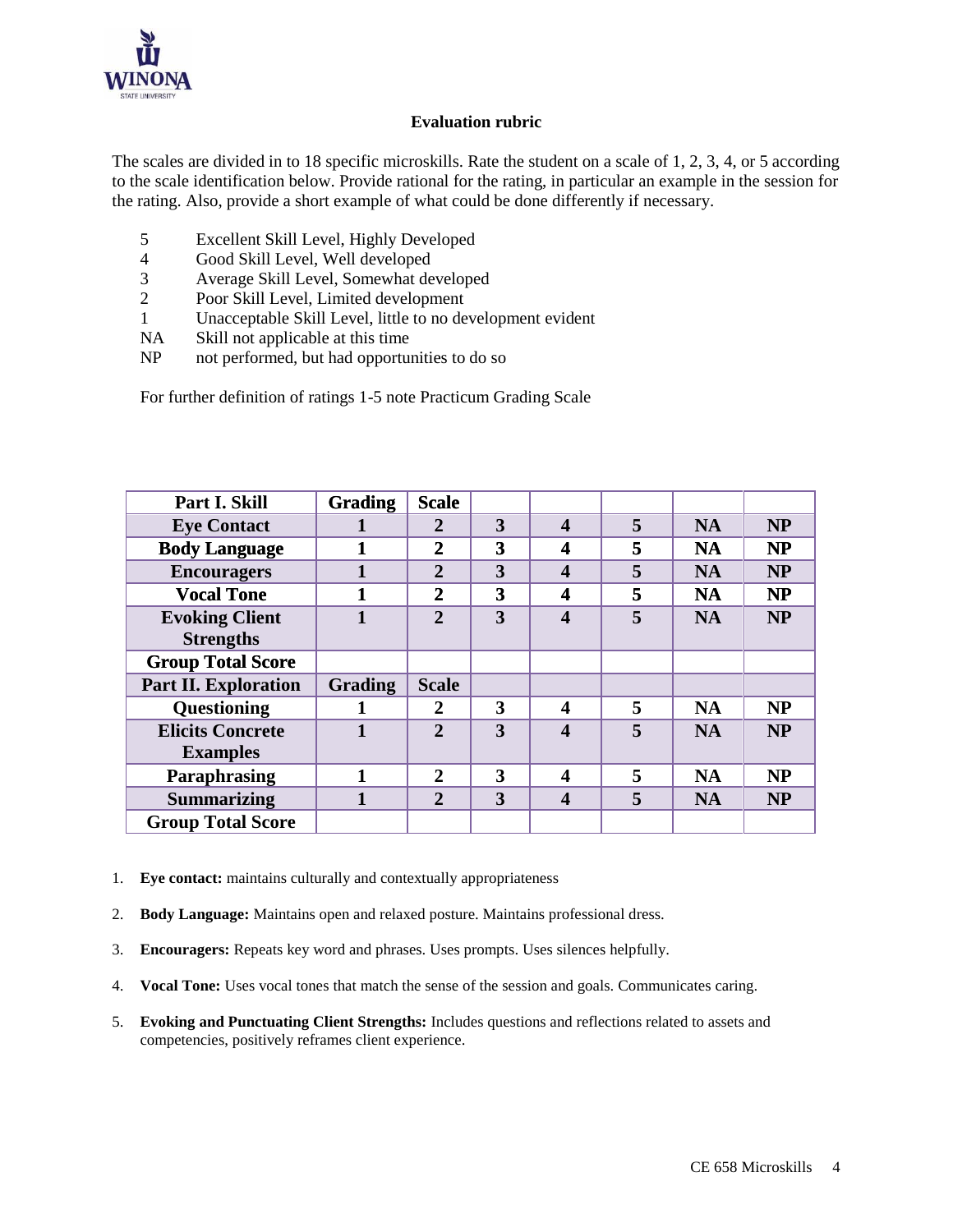

- 6. **Questioning:** Asks open questions that encourage the client to continue talking and to provide information. Does not overuse questions. Uses when needed and theoretically consistent
- 7. **Requesting Concrete and Specific Example:** Asks for concrete and specific instances when clients provide vague generalities.
- 8. **Paraphrasing:** Engages in brief, accurate, and clear rephrasing of what the client has expressed.
- 9. **Summarizing**: Makes statements at key moments in the session that capture the overall sense of what the client has been expressing.
- 10. **Reflection of Feeling:** States succinctly the feeling and the content of the problem faced by the client
- 11. **Immediacy:** Recognizes here and now feelings, expressed verbally something occurring at the moment within the session. Counselor makes note of patterns, themes, client/counselor relationship issues, and discussion of currently experienced emotions

| <b>Part III. Deepening</b>   | <b>Grading</b> | <b>Scale</b> |   |  |           |           |
|------------------------------|----------------|--------------|---|--|-----------|-----------|
| <b>Reflection of Feeling</b> |                |              |   |  | <b>NA</b> | <b>NP</b> |
| <b>Immediacy</b>             |                |              | 3 |  | <b>NA</b> | <b>NP</b> |
| <b>Themes/Patterns</b>       |                | $\mathbf{2}$ | 3 |  | <b>NA</b> | <b>NP</b> |
| <b>Challenges</b>            |                | 2            | 3 |  | <b>NA</b> | <b>NP</b> |
| <b>Reflect Meaning</b>       |                | 2            | 3 |  | <b>NA</b> | <b>NP</b> |
| <b>Theory</b>                |                | 2            | 3 |  | <b>NA</b> | <b>NP</b> |
| <b>Group Total Score</b>     |                |              |   |  |           |           |

- 12. **Observing Themes and Patterns:** Identifies more overarching patterns of acting, thinking, or behaving in problem situations and processes those with client.
- 13. **Challenging/Pointing out Discrepancies:** Expresses observations of discrepancies. Discussion of differences in statements and emotion
- 14. **Reflecting Meaning and Values:** Reflects spoken or unspoken meanings from clients. Looks for behind the words meanings and expresses them to the client accurately.
- 15. **Theory:** Evidence of theoretical techniques/questions being attempted and/or utilized.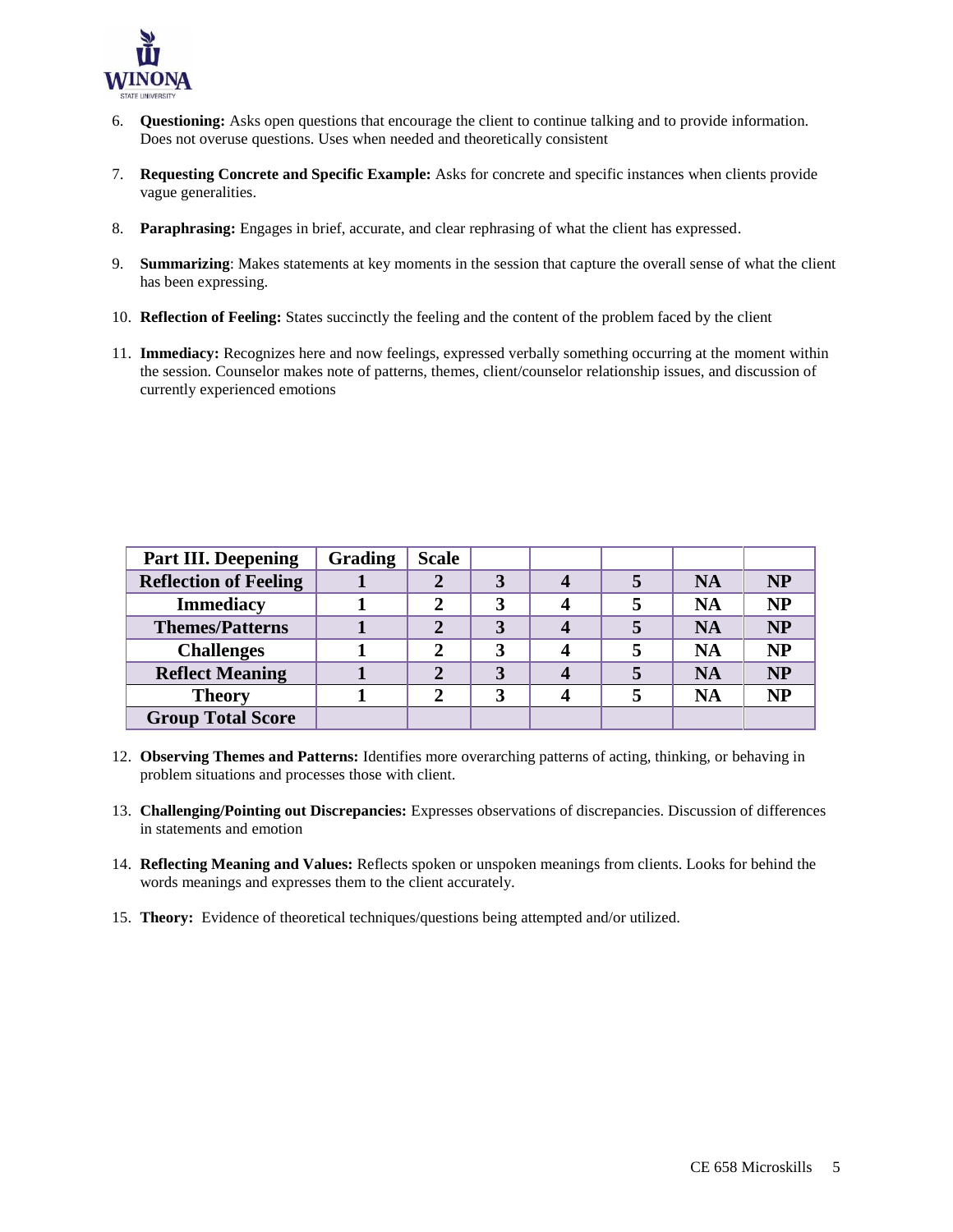

| <b>Part IV. Session</b>  | Grading | <b>Scale</b> |  |           |           |
|--------------------------|---------|--------------|--|-----------|-----------|
| <b>Management</b>        |         |              |  |           |           |
| <b>Opening</b>           |         |              |  | <b>NA</b> | <b>NP</b> |
| <b>Directing/Focus</b>   |         |              |  | <b>NA</b> | <b>NP</b> |
| <b>Closing</b>           |         |              |  | <b>NA</b> | <b>NP</b> |
| <b>Group Total Score</b> |         |              |  |           |           |

### 1. **Opening the Session**

Smoothly and warmly greets client, offers summary of last session if applicable, transitions into working part of session

#### 2. **Directing the Session**

Exploring story, developing understanding, clear evidence of working with interventions, creating change

#### 3. **Closing the Session**

Timely ending of session, summarizes session, planning for future sessions if needed.

| Part V. Self -           | <b>Grading</b> | <b>Scale</b> |   |   |    |           |           |
|--------------------------|----------------|--------------|---|---|----|-----------|-----------|
| <b>Reflection</b>        |                |              |   |   |    |           |           |
| <b>Labels Correctly</b>  |                |              | 3 |   |    | <b>NA</b> | <b>NP</b> |
|                          |                | 7            | 8 | q | 10 |           |           |
| <b>Post Corrections</b>  |                | 2            | 3 |   |    | <b>NA</b> | <b>NP</b> |
| <b>Strengths</b>         |                | 2            | 3 |   |    | <b>NA</b> | <b>NP</b> |
| <b>Weaknesses</b>        |                | $\mathbf{2}$ | 3 |   |    | <b>NA</b> | <b>NP</b> |
| Goals                    |                | 2            | 3 |   |    | <b>NA</b> | <b>NP</b> |
| <b>Group Total Score</b> |                |              |   |   |    |           |           |

## 1. **Labels Skills Correctly**

| $10 = 100 - 97\%$ , $9 = 96 - 93\%$ , |               | $8 = 92 - 90\%$ . | $7 = 89 - 87\%$ | $6 = 86 - 83\%$ .          |  |
|---------------------------------------|---------------|-------------------|-----------------|----------------------------|--|
| $5 = 82 - 80\%$                       | $4=79-77\%$ . | $3 = 76 - 73\%$ . | $2 = 72 - 70\%$ | $1 = 69\% - 67\%$ ., 0<67% |  |

#### 2. **Post Corrections**

 Identifies advice-giving, unnecessary self-disclosure, insensitive or cultural micro-aggressions, bombarding or other areas in need of correction.

## 3. **Self-Reflection**

Discusses strengths and weaknesses of counseling skills insightfully; explores the effect of the counselor on the client, and the client on the counselor, and delineates goals for future sessions.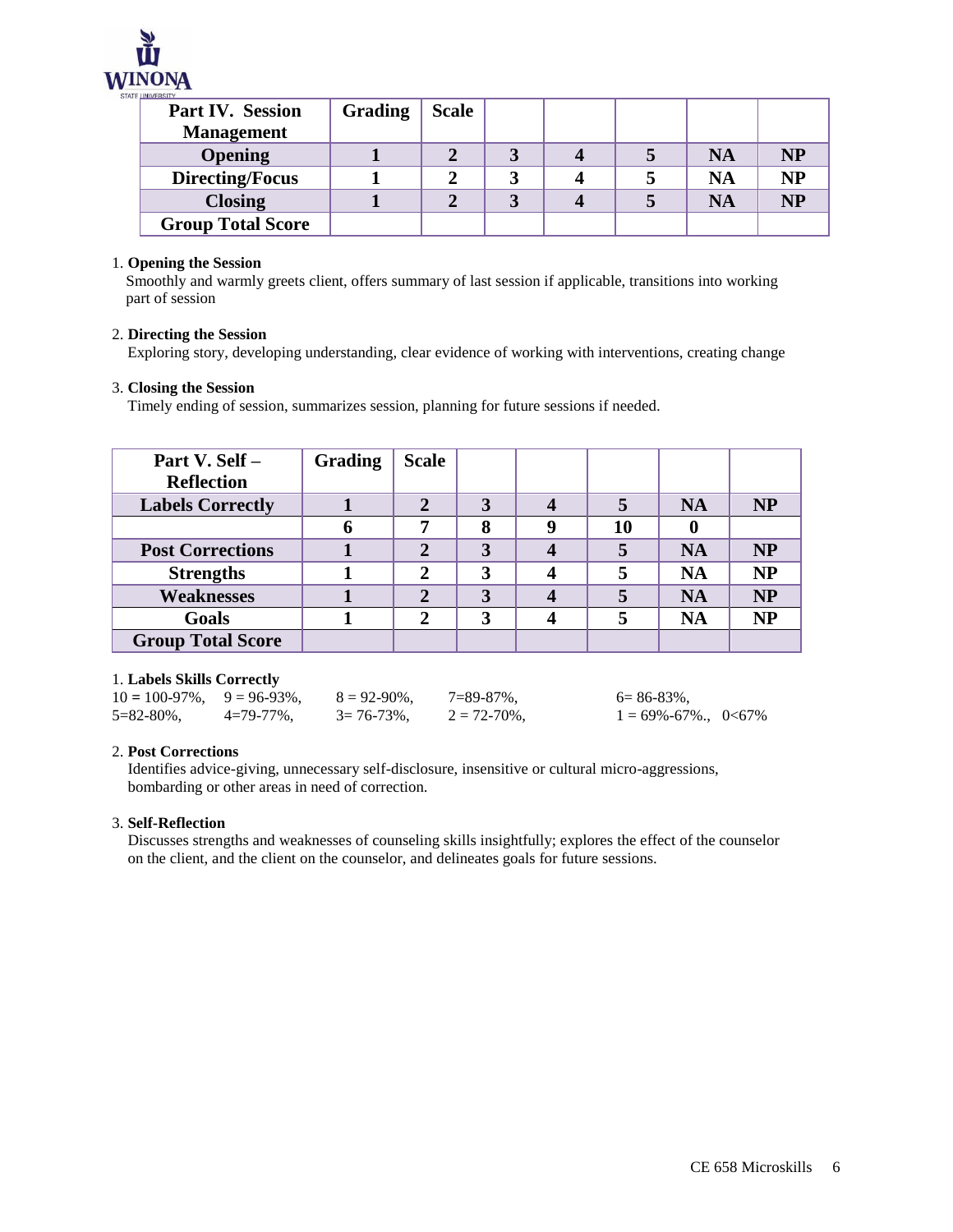

# **Tentative Course Schedule**

| Date               | Topic                                                                                                  | Prep/assignments                                     |
|--------------------|--------------------------------------------------------------------------------------------------------|------------------------------------------------------|
| 8/26/15            | Introductions, syllabus                                                                                |                                                      |
| Week 1             | Toward Intentional Interviewing, Counseling, and Psychotherapy                                         | Ivy, et al (2013) ch 1                               |
| 9/2/15             | Ethics, Multicultural Competence, and the Positive                                                     | Ivy, et al (2013) ch 2                               |
| Week 2             | Psychology and Wellness Approach                                                                       |                                                      |
| 9/9/15             | Attending Behavior and Empathy                                                                         | Ivy, et al (2013) ch 3                               |
| Week 3             | <b>Observation Skills</b>                                                                              | Ivy, et al (2013) ch 4                               |
|                    |                                                                                                        | <b>Informed Consent due</b>                          |
| 9/16/15            | Encouraging, Paraphrasing, and Summarizing Key                                                         | Ivy, et al (2013) ch 6                               |
| Week 4             | Skills of Active Listening                                                                             | Reflection paper due                                 |
| 9/23/15            | Reflection of Feeling: A Foundation of Client Experience                                               | Ivy, et al (2013) ch 7                               |
| Week 5             |                                                                                                        | Reflection paper due                                 |
| 9/30/15            | <b>Questions: Opening Communication</b>                                                                | Ivy, et al (2013) ch 5                               |
| Week 6             |                                                                                                        | Reflection paper due                                 |
| 10/7/15            | ACES (How to Conduct a Five-Stage Counseling Session Using                                             | Ivy, et al (2013) ch 8                               |
| Week 7             | Only Listening Skills)                                                                                 | Cultural interview paper #1 due                      |
| 10/14/15           | Focusing the Counseling Session: Exploring the Story                                                   | Ivy, et al (2013) ch 9                               |
| Week 8             | From Multiple Perspectives                                                                             | Reflection paper due                                 |
| 10/21/15           | Empathic Confrontation and the Creative New:                                                           | Ivy, et al (2013) ch 10                              |
| Week 9             | Identifying and Challenging Client Conflict                                                            | Reflection paper due                                 |
| 10/28/15           | Reflection of Meaning and Interpretation/Reframe:                                                      | Ivy, et al (2013) ch 11                              |
| Week 10            | Helping Clients Restory Their Lives                                                                    | Reflection paper due                                 |
| 11/4/15            | Self-Disclosure and Feedback: Immediacy and Genuineness                                                | Ivy, et al (2013) ch 12                              |
| Week 11            | in Counseling and Therapy                                                                              | Reflection paper due                                 |
|                    | Concrete Action Strategies for Client Change: Logical Consequences,                                    | Ivy, et al (2013) ch 13                              |
|                    | Instruction/Psychoeducation, Stress Management, and<br>Therapeutic Lifestyle Changes; Eliciting skills | Presentations due                                    |
| 11/11/15           | No class - Veterans' day                                                                               |                                                      |
| Week 12            |                                                                                                        |                                                      |
| 11/18/15           | Skill Integration, Decision Counseling, Treatment Planning,                                            | Ivy, et al (2013) ch 14                              |
| Week 13            | and Relapse Prevention                                                                                 | Reflection paper due                                 |
| 11/25/15           | No class - Thanksgiving break                                                                          | Cultural interview paper #2 due                      |
| Week 14            |                                                                                                        |                                                      |
| 12/2/15            | How to Use Microskills and the Five Stages with Theories of                                            | Ivy, et al (2013) ch 15                              |
| Week 15            | Counseling and Psychotherapy                                                                           | Reflection paper due                                 |
|                    | Determining Personal Style and Future Theoretical/<br>Practical Integration                            | Ivy, et al (2013) ch 16                              |
|                    |                                                                                                        |                                                      |
| 12/9/15<br>Week 16 | $No \; class - Finals \; week$                                                                         | Reflection paper due<br>Journal article critique due |
|                    |                                                                                                        |                                                      |

*\*Note: This schedule is tentative and subject to change based on the needs of the class.*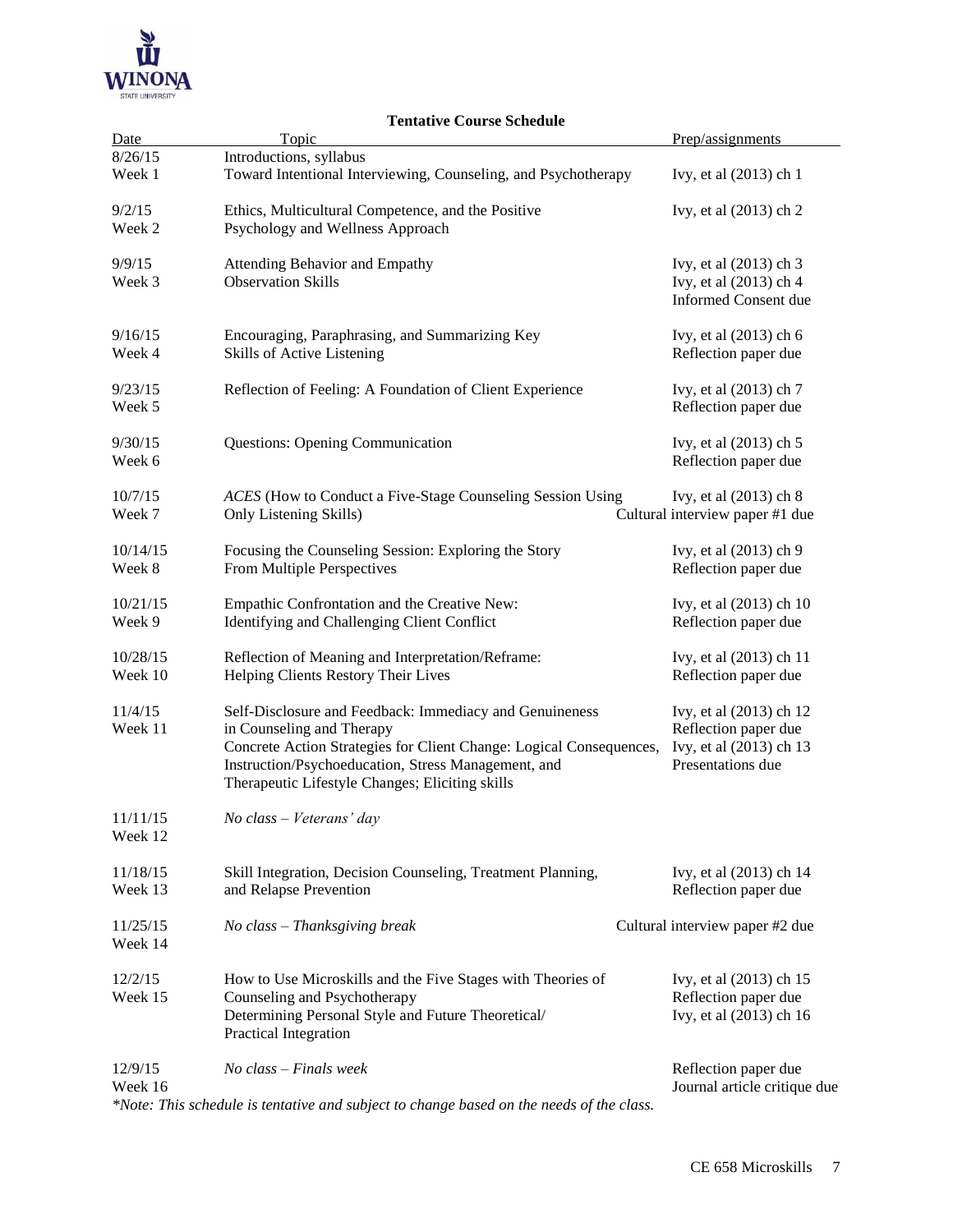

## **STUDENT NOTICES**

**Confidentiality and Ethics Information:** Students are bound by the 2014 *[ACA Code of Ethical Ethics](http://www.counseling.org/Resources/aca-code-of-ethics.pdf)* and/or [2010](http://www.schoolcounselor.org/asca/media/asca/Resource%20Center/Legal%20and%20Ethical%20Issues/Sample%20Documents/EthicalStandards2010.pdf)  [ASCA Ethical Standards for School Counselors](http://www.schoolcounselor.org/asca/media/asca/Resource%20Center/Legal%20and%20Ethical%20Issues/Sample%20Documents/EthicalStandards2010.pdf) to abide by confidentiality with respect to any material or issues brought forth by any members of the class during any role-playing or practice interview sessions conducted throughout any portions of this class. Students must seek verbal as well as written permission of the student client before conducting taped interviews. You will also have to keep recordings confidential. Violation of confidentiality is subject to its consequences such as a reprimand and NC for an assignment or the entire course.

Students have the right and personal responsibility to only share or disclose issues and information with which they feel comfortable. If at any time during the interview a student feels discomfort or is unable to continue, he or she can request the right to stop the videotape or not engage in the role-played session. However, if a student finds him or herself very uncomfortable with the nature and activities required by this course as well as the counseling practice and issues one must face, he or she may prefer to drop this course. When selecting a partner with whom to conduct the interviews, it is best to choose someone you do not know.

**Confidentiality Notice:** As a reminder, all information concerning clients, supervisees, and classmates must be kept confidential. Confidentiality is a crucial element in the counseling profession and should also be upheld with clients, supervisees, and peers. Any discussion should be conducted in such a manner that persons are protected by the limits of confidentiality. Confidentiality will be broken if there is evidence that you have been or pose a potential danger to others or if you break ethical or legal standards as established by the Counseling Profession. Professional services may be recommended in such cases. Be sure to respect confidentiality outside the class. Do not discuss classmates in public places where your conversation could be overheard. Do not discuss your classmates with persons outside the class such as spouses, family members, friends, etc.

**Electronic Device Notice:** As a matter of courtesy to your classmates and the instructor, please turn off your beepers, cell phones, and any other electronic devices that make any noise. The phones are allowed for use only during breaks or for emergencies. Computers may not be brought to the classroom without prior permission of the instructor. Even with the permission, the use of a computer is for the in-class learning.

**Recording Policy:** Excluding students with a documented disability, and other than the taping of counseling demonstration sessions, the use of electronic recording devices in class are prohibited without prior permission of the instructor. Also, the recording of clinical material is prohibited to all students.

**Class Visitor Policy:** Due to the clinical nature of this course, visitors of any age are not allowed without the instructor's prior approval.

## **CED Resources:**

- Winona Campus: Nadia Miranda, Gildemeister Hall 132, (507) 457-5335, [Nmiranda@winona.edu](mailto:Nmiranda@winona.edu)
- Rochester Campus: Sue Parks, Room EA 201, (507) 285-7488 [Sparks@winona.edu](mailto:Sparks@winona.edu)

#### **University Expectations and Resources:**

Academic Integrity: The collegiate policy on plagiarism and cheating is outlined in the Student Handbook. It is your responsibility to be aware of this policy. You can also find it online at[: http://www.winona.edu/sld/academicintegrity.asp.](http://www.winona.edu/sld/academicintegrity.asp)

Accommodations: According to Section 504 of the Rehabilitation Act of 1973, students with disabilities have the right to receive necessary reasonable accommodations and support services to allow equal access at Winona State University. If you have a disability that requires accommodations, you are eligible for support through access services, found a[t http://www.winona.edu/accessservices/gettingstarted.asp.](http://www.winona.edu/accessservices/gettingstarted.asp)

Commitment To Inclusive Excellence: WSU recognizes that our individual differences can deepen our understanding of one another and the world around us, rather than divide us. In this class, people of all ethnicities,